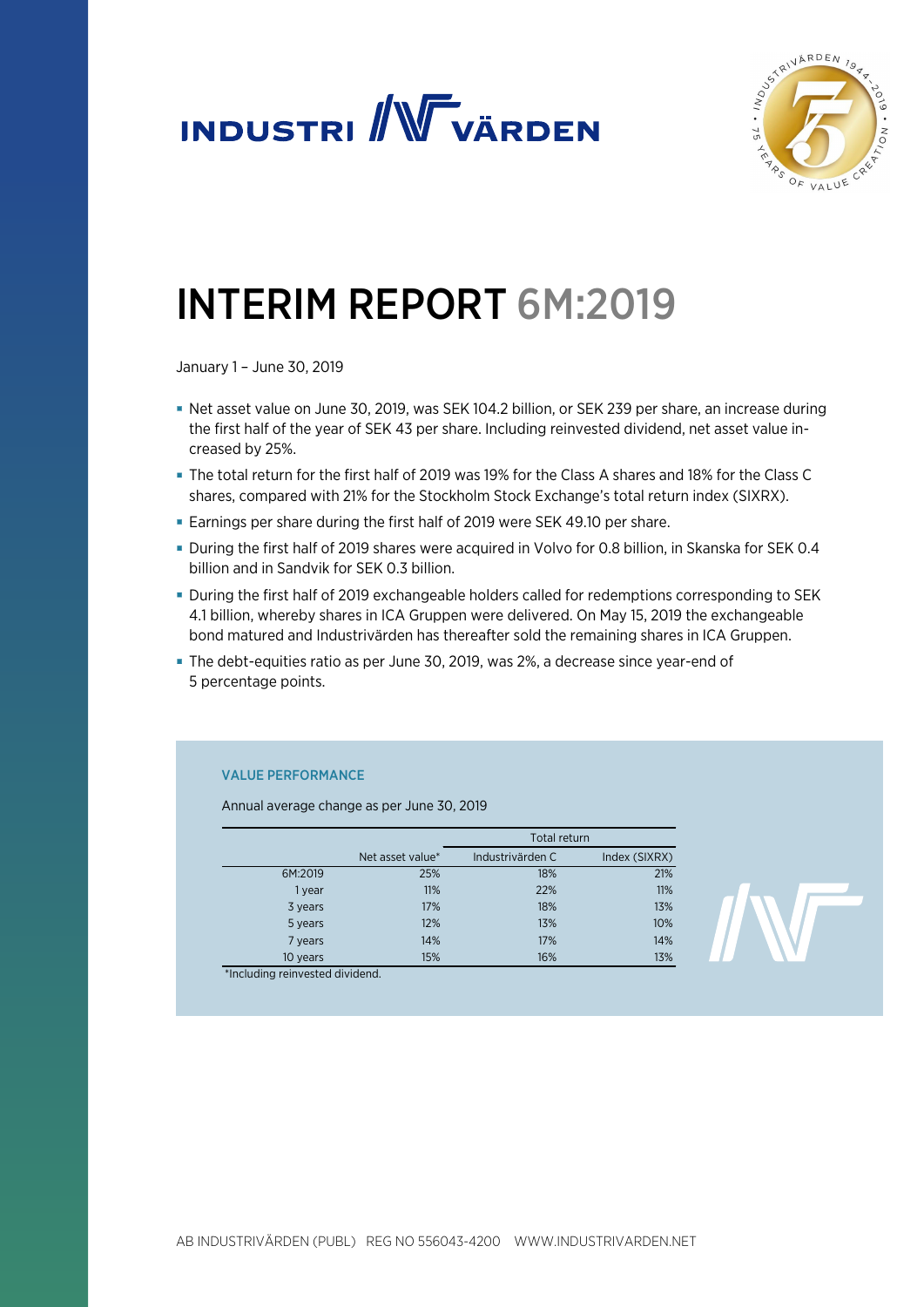# CEO's message

#### EXTERNAL FACTORS

The first half of 2019 has been characterized by continued global economic growth, but with diminishing strength. Despite low unemployment and high capacity utilization in many developed countries, inflationary pressure remains weak, with low interest rates as a result. The rate of growth in the U.S. has slowed, while Europe's economic slowdown continues. The Chinese economy is showing a somewhat weaker growth and is facing challenges associated with necessary reforms and structural measures. At an overarching level, growth expectations are thus more dampened, but no signs are yet showing of any sharp decline in the major economies. It can be noted that the manufacturing industries, which are more dependent on global trade, are showing a larger slowdown than the domestically oriented service industries in most countries.

The historically low real interest rates are buttressing asset prices and providing continued support for long-term investments. Against this background, the stock market has performed well. At the same time, there are a number of areas of concern that, together with the economic trend, may lead to an increase in volatility going forward.

#### PORTFOLIO COMPANIES

During the month of July our portfolio companies will publish their half-year reports. A few companies have already communicated a number of activities during the second quarter of 2019, which I would like to comment on here.

As part of its continuing development, *Sandvik* has presented new financial and sustainability targets. The company has also initiated an internal separation of Sandvik Materials Technology in order to increase its independence, put greater focus on its future development and create flexibility.

*Volvo* has decided to make a flexibility- and efficiency enhancing investment of SEK 1.6 billion in its Skövde plant, which supplies the entire group with cast products. During the second quarter certain capacity adjustments were announced in light of the slightly weaker market situation.

*Handelsbanken's* new CEO, Carina Åkerström, has presented a new and more concentrated Executive Management team as well as thoughts about the bank's future strategy. As part of focusing the bank's business, the operations in the Baltic countries are being discontinued.

During the second quarter *Ericsson* won additional contracts for 5G networks, where it has a strong position. The estimated growth rate for the 5G market has also been adjusted upward.

*SCA* has bought forest land for approximately SEK 0.7 billion in Latvia and Estonia as part of the company's ambition to expand its raw material base in the Baltic countries.

#### SEVERAL TRANSACTIONS DURING THE YEAR

On May 15 the exchangeable issued in 2014 for ICA Gruppen shares matured. Since selling a fourth of our holding in ICA Gruppen in November 2018 we have successively delivered our remaining shares worth SEK 4.4 billion to exchangeable bond holders in pace with their calls for redemption. We have thereby concluded our ownership position in ICA Gruppen, which has been a very rewarding deal for Industrivärden.

During the first half of 2019 we bought shares for approximately SEK 1.5 billion in portfolio companies, which we believe have long-term favorable value potential. These include purchases in Volvo for SEK 0.8 billion, in Skanska for SEK 0.4 billion, and in Sandvik for SEK 0.3 billion.

#### INDUSTRIVÄRDEN'S PERFORMANCE

On June 30, 2019, net asset value was SEK 104.2 billion, or SEK 239 per share, which represents an increase of 25 percent during the first half of the year including reinvested dividend. The equity portfolio's value was SEK 106.8 billion at the end of the period and net debt was SEK 2.7 billion, corresponding to a debt-equities ratio of 2 percent. This means that the debt-equities ratio has decreased by 5 percentage points since the start of the year, mostly resulting from the divestment of the holding in ICA Gruppen.

During the first half of the year, the total return for the Class A and C shares was 19 and 18 percent respectively, compared with 21 percent for the return index (SIXRX). The difference between growth in net asset value and the share price reflects a larger discount to net asset value.

Industrivärden's portfolio companies have strong market positions and a clear focus on continuous improvement. In recent years several of the companies have carried out substantial measures that have increased their operational performance and strengthened the financial position. With a foundation on quality portfolio companies, a successful corporate governance model and strong financial position, there are good opportunities for continued value creation.

Helena Stjernholm **CEO**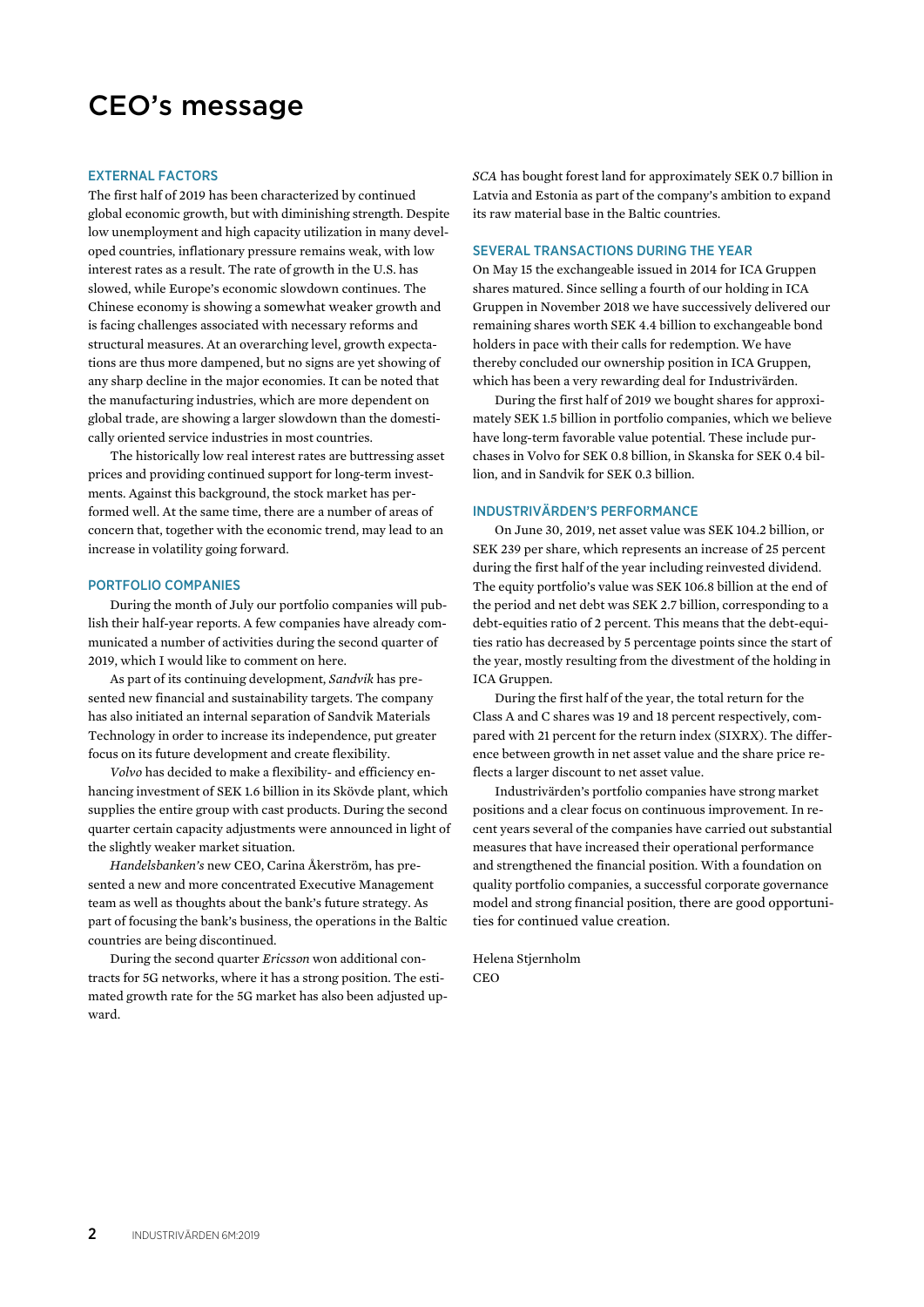## **Overview**

#### INDUSTRIVÄRDEN IN BRIEF

Industrivärden conducts long-term value-creating asset management through active ownership. The operation is conducted in two main processes, investment and active ownership. Active ownership is exercised primarily through involvement in nomination processes for board elections, through board representation and through evaluation of company boards, CEOs and Executive Management. Industrivärden monitors its portfolio companies continuously and where necessary, by influencing the portfolio companies' overall development through their respective boards. Through these measures Industrivärden contributes to the portfolio companies' growth in value over time. Industrivärden's long-term objective is to increase net asset value and thereby generate a return for the shareholders that exceeds the market's required rate of return. Taking into account the risk profile of the portfolio's investments, the shareholders are to be given a total return which over time is higher than the average for the Stockholm Stock Exchange.

More information can be found at www.industrivarden.net.

### COMPOSITION OF EQUITIES PORTFOLIO AND NET ASSET VALUE

|                                        | 06/30/2019               |                          |       |                      |                |              | 6M:2019          |                     |
|----------------------------------------|--------------------------|--------------------------|-------|----------------------|----------------|--------------|------------------|---------------------|
|                                        |                          | Share of<br>ownership, % |       |                      |                | Market value | Total<br>return  | TR for the<br>stock |
| Portfolio companies                    | No. of shares            | Capital                  | Votes | Share of<br>value, % | SEK M          | SEK/share    | SEK <sub>M</sub> | $\%$                |
| Sandvik                                | 154,200,000              | 12.3                     | 12.3  | 25                   | 26,307         | 60           | 7,433            | 38                  |
| Volvo A<br>Volvo B                     | 148,600,000<br>3,600,000 | 7.2                      | 23.2  | 21                   | 21,859<br>530  | 51           | 6,069            | 35<br>36            |
| Essity A<br>Essity B                   | 35,000,000<br>31,800,000 | 9.5                      | 29.9  | 18                   | 9,940<br>9,076 | 44           | 4,893            | 33<br>34            |
| Handelsbanken A                        | 202,900,000              | 10.4                     | 10.6  | 17                   | 18,642         | 43           | $-279$           | $-1$                |
| Ericsson A<br>Ericsson B               | 86,052,615<br>1,000,000  | 2.6                      | 15.1  | 7                    | 7,555<br>88    | 18           | 994              | 15<br>14            |
| <b>SCAA</b><br><b>SCAB</b>             | 35,000,000<br>31,800,000 | 9.5                      | 29.7  | 5                    | 3,297<br>2,566 | 13           | 1,292            | 34<br>20            |
| Skanska A<br>Skanska B                 | 12,667,500<br>18,500,000 | 7.4                      | 24.3  | 5                    | 2,124<br>3,102 | 12           | 968              | 23<br>23            |
| SSAB A                                 | 44,334,933               | 4.3                      | 11.8  | $\mathbf{1}$         | 1,435          | 3            | 142              | 11                  |
| Other                                  |                          |                          |       | $\mathbf 0$          | 311            |              | -1               |                     |
| Equities portfolio                     |                          |                          |       | 100                  | 106,834        | 245          | 21,511           | 23                  |
| Interest-bearing net debt              |                          |                          |       |                      | $-2,669$       | -6           | Index:           | 21                  |
| Net asset value<br>Debt-equities ratio |                          |                          |       |                      | 104,165<br>2%  | 239          |                  |                     |

#### EQUITIES PORTFOLIO, JUNE 30, 2019

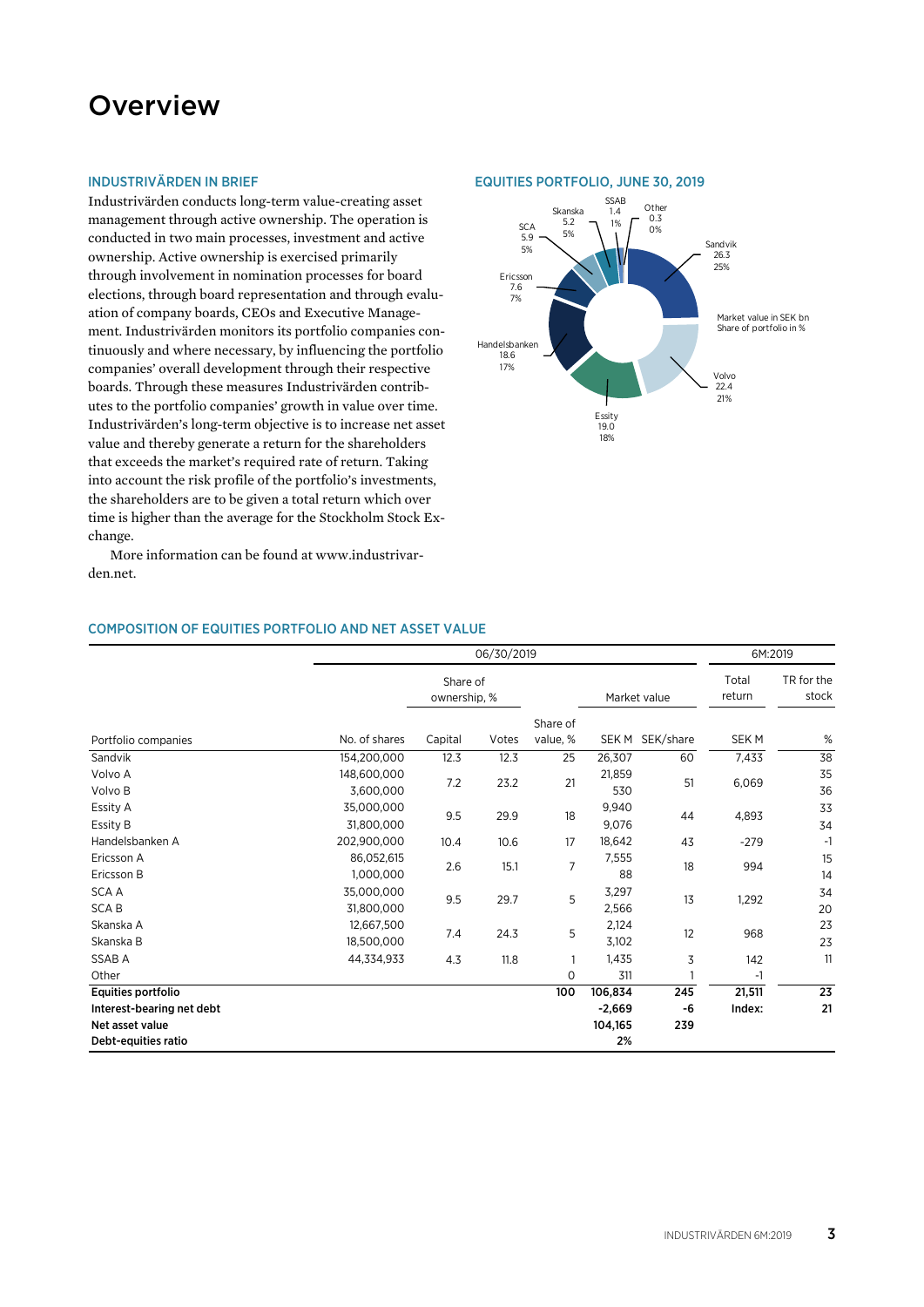# Performance

#### NET ASSET VALUE

Net asset value on June 30, 2019, was SEK 104.2 billion, or SEK 239 per share, an increase of SEK 43 per share during the first half of 2019. Including reinvested dividend, net asset value increased by 25%. The Stockholm Stock Exchange's total return index (SIXRX) increased by 21% during the same period.

During the last five and ten-year periods, net asset value grew by 12% and 15%, respectively, per year including reinvested dividend. The total return index (SIXRX) increased by 10% and 13%, respectively, during the same periods.

#### Net asset value June 30, 2019

| Net asset value              | 104.2  | 239        | 85.2   | 196        |
|------------------------------|--------|------------|--------|------------|
| Adjustment<br>exchangeable   | -      |            | $-0.4$ | $-1$       |
| Interest-bearing net<br>debt | $-2.7$ | -6         | $-6.6$ | -15        |
| Equities portfolio           | 106.8  | 245        | 92.2   | 212        |
|                              | SEK bn | SEK/share  | SEK bn | SEK/share  |
|                              |        | 06/30/2019 |        | 12/31/2018 |

Development of net asset value, 10 years



#### EQUITIES PORTFOLIO

During the first half of 2019 the value of the equities portfolio, adjusted for purchases and sales, increased by SEK 17.5 billion. On June 30, 2019 the equities portfolio was worth SEK 106.8 billion, or SEK 245 per share. The shareholdings in Sandvik, Volvo and Essity made a significant positive contribution to the equities portfolio's value performance.

During the first half of 2019 exchangeable holders called for redemptions corresponding to SEK 4.1 billion, whereby the shares in ICA Gruppen were delivered. On May 15, 2019 the exchangeable bond matured and Industrivärden has thereafter sold the remaining shares in ICA Gruppen. The transactions have not had any material impact on earnings.





Performance of shareholdings, 3 years

|                            | Annual average total return, % |
|----------------------------|--------------------------------|
| Class of shares            |                                |
| Sandvik                    | 30                             |
| Volvo B                    | 26                             |
| Volvo A                    | 26                             |
| SSAB A                     | 21                             |
| SCA A*                     | 21                             |
| $SCA B*$                   | 16                             |
| Ericsson A                 | 14                             |
| Ericsson B                 | 13                             |
| Total return index (SIXRX) | 13                             |
| Essity A*                  | 13                             |
| Essity B*                  | 13                             |
| Skanska B                  | 3                              |
| Handelsbanken A            | 2                              |

\*For calculation method, see page 9.

### CASH FLOW

#### *Investment activities*

During the first half of 2019 shares were acquired in Volvo for SEK 822 M, in Skanska for SEK 351 M and in Sandvik for SEK 273 M*.* 

#### *Dividend paid out*

The Annual General Meeting on April 17, 2019 approved the Board of Director's proposed dividend of SEK 5.75 per share (5.50). The total proposed dividend amounted to SEK 2 502 M (2 394).

#### *Dividends received*

During the first half of 2019 dividends received amounted to SEK 4 093 M (3 764).

#### *Management cost*

The management cost during the first half of 2019 was SEK 64 M (70), which on a yearly basis corresponds to 0.12% (0.14) of the equities portfolio's value on June 30, 2019.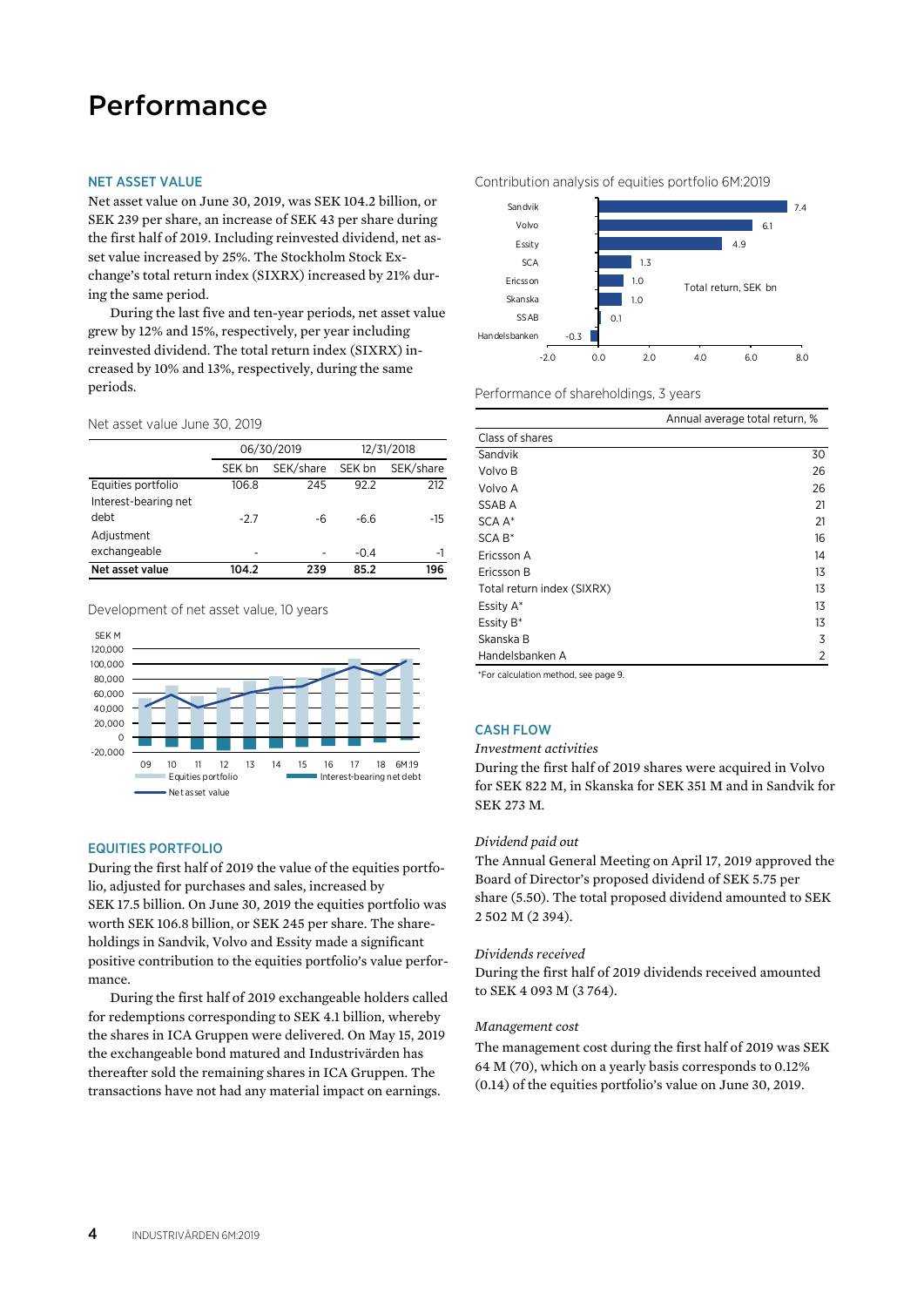#### FINANCING

#### *Interest-bearing net debt*

Interest-bearing net debt amounted to SEK 2.7 (7.2) billion on June 30, 2019. The debt-equities ratio was 2% (7), and the equity ratio was 97% (92). The debt-equities ratio is calculated as interest-bearing net debt in relation to the market value of the equities portfolio.

During the first half of 2019 a new bond of SEK 1.0 billion was issued within the framework of the existing MTN program. The bond was issued primarily for refinancing and has a tenor of three years.

No part of Industrivärden's borrowings is conditional upon any covenants.

#### Interest-bearing net debt, June 30, 2019

|                              | Credit<br>facility,<br><b>SEK M</b> | Utilized<br>amount,<br><b>SEK M</b> | Maturity  |
|------------------------------|-------------------------------------|-------------------------------------|-----------|
| MTN-program                  | 8.000                               | 3.057                               | 2020-2022 |
| Commercial paper             | 3.000                               |                                     |           |
| Pension debt                 |                                     | 105                                 |           |
| Other liabilities            |                                     | 214                                 |           |
| <b>Total borrowing</b>       |                                     | 3,376                               |           |
| Less:                        |                                     |                                     |           |
| Interest-bearing receivables |                                     | 126                                 |           |
| Cash and cash equivalents    |                                     | 581                                 |           |
| Interest-bearing net debt    |                                     | 2.669                               |           |

Development of interest-bearing net debt, 5 years



#### *Credit rating*

S&P Global Ratings has issued a credit rating on Industrivärden of A+/Stable/A-1.

#### *Exchangeable in ICA Gruppen's stock*

On May 15, 2019 the SEK 4.4 billion exchangeable bond that was issued in 2014 based on ICA Gruppen's stock matured. During the first half of 2019, exchangeable holders called for redemptions corresponding to SEK 4.1 billion, whereby the remaining shares in ICA Gruppen were delivered.

#### INDUSTRIVÄRDEN SHARE DATA

The market prices for Industrivärden's Class A and C shares on June 30, 2019, were SEK 211.80 and SEK 205.80, respectively. The corresponding market prices on December 31, 2018, were SEK 183.20 and SEK 179.20, respectively.

The total return during the first half of 2019 was 19% for the Class A shares and 18% for the Class C shares. The Stockholm Stock Exchange's total return index (SIXRX) increased by 21% during the same period. The so-called discount to net asset value has thus increased.

The total return for Industrivärden's shares over longer periods of time are shown in the table on page 1 and for specific years in the table below.

Value performance the respective year



At the 2011 Annual General Meeting, a share conversion clause was added to the Articles of Association. Shareholders have the right at any time to request conversion of Class A shares to Class C shares. During the first half of 2019, no shares were converted.

#### Share structure, June 30, 2019

|                |               |              | Capital, | Votes, |
|----------------|---------------|--------------|----------|--------|
| Share class    | No. of shares | No. of votes | %        | %      |
| A (1 vote)     | 268.183.457   | 268.183.457  | 61.6     | 94.1   |
| $C(1/10$ vote) | 167.026.420   | 16.702.642   | 38.4     | 59     |
| Total          | 435.209.877   | 284.886.099  | 100.0    | 100.0  |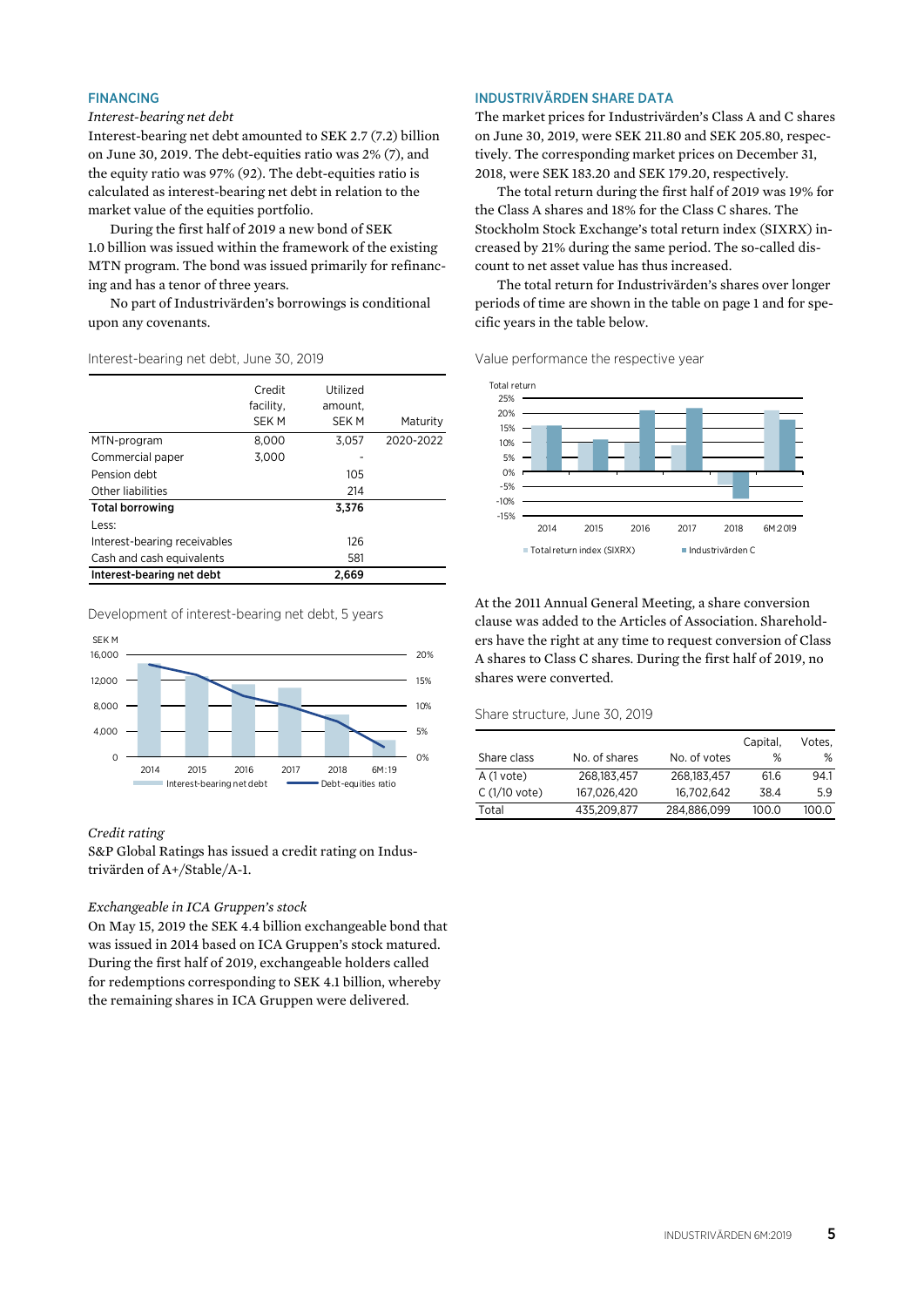# **Other**

#### RESOLUTIONS AT ANNUAL GENERAL MEETING 2019

The 2019 Annual General Meeting was held on April 17, at which the following resolutions, among others, were made. The dividend was set at SEK 5.75 (5.50) per share. All board members and the Chairman of the board were re-elected. Deloitte AB was elected as new auditing firm.

#### FINANCIAL CALENDAR

Interim report January–September: October 4, 2019. The report date has been changed from October 7, 2019 to October 4, 2019.

### CONTACT PERSONS

Sverker Sivall, Head of Corporate Communication and Sustainability Phone: +46-8-666 64 19 E-mail: ssl@industrivarden.se Jan Öhman, CFO Phone: +46-8-666 64 45 E-mail: jon@industrivarden.se

#### CONTACT INFORMATION

AB Industrivärden (publ) Box 5403, SE-114 84 Stockholm, Sweden Registered office: Stockholm Reg. no.: 556043-4200 Switchboard: +46-8-666 64 00 info@industrivarden.se www.industrivarden.net

#### PUBLICATION

This information is such that AB Industrivärden is required to make public pursuant to the EU Market Abuse Regulation and the Securities Markets Act. The information was submitted for publication, through the agency of the Head of Corporate Communication and Sustainability stated above, at 10:00 a.m. CET on July 5, 2019.

#### TICKER CODES

INDUC:SS, Bloomberg INDUc.ST, Reuters INDU C, NASDAQ OMX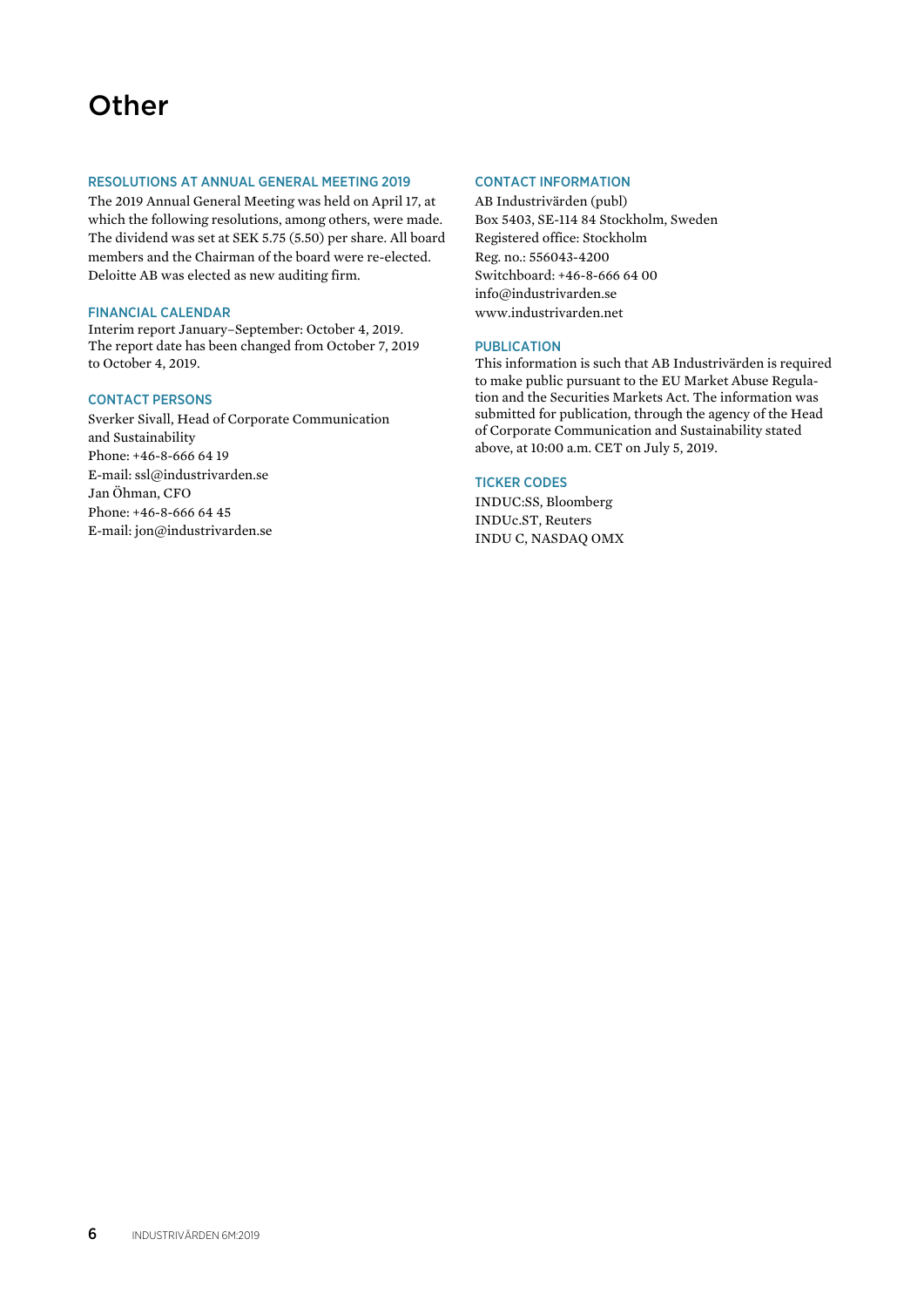# Board's assurance and review report

#### BOARD'S ASSURANCE

The Board of Directors and CEO certify that the half-year interim report gives a true and fair presentation of the Parent Company's and Group's business, financial position and result of operations, and describes material risks and uncertainties facing the Parent Company and the companies included in the Group.

Stockholm July 5, 2019 AB Industrivärden (publ)

| Fredrik Lundberg Pär Boman Christian Caspar |                        |                              |
|---------------------------------------------|------------------------|------------------------------|
| Chairman                                    | Vice Chairman Director |                              |
|                                             |                        |                              |
| Bengt Kjell                                 |                        | Nina Linander Annika Lundius |
| Director                                    | Director               | Director                     |
|                                             |                        |                              |
| Lars Pettersson                             | Helena Stiernholm      |                              |
| Director                                    | CEO and director       |                              |

### REVIEW REPORT

#### *Introduction*

We have reviewed the interim report for AB Industrivärden (publ) for the period January 1 - June 30, 2019. The Board of Directors and the President are responsible for the preparation and presentation of this interim report in accordance with IAS 34 and the Annual Accounts Act. Our responsibility is to express a conclusion on this interim report based on our review.

#### *Scope of review*

We conducted our review in accordance with the International Standard on Review Engagements ISRE 2410, *Review of Interim Financial Information Performed by the Independent Auditor of the Entity.* A review consists of making inquiries, primarily of persons responsible for financial and accounting matters, and applying analytical and other review procedures. A review has a different focus and is substantially less in scope than an audit conducted in accordance with ISA and other generally accepted auditing practices. The procedures performed in a review do not enable us to obtain a level of assurance that would make us aware of all significant matters that might be identified in an audit. Therefore, the conclusion expressed based on a review does not give the same level of assurance as a conclusion expressed based on an audit.

#### *Conclusion*

Based on our review, nothing has come to our attention that causes us to believe that the interim report is not, in all material respects, prepared for the Group in accordance with IAS 34 and the Annual Accounts Act, and for the Parent Company in accordance with the Annual Accounts Act.

Stockholm July 5, 2019 Deloitte AB

Hans Warén Authorized Public Accountant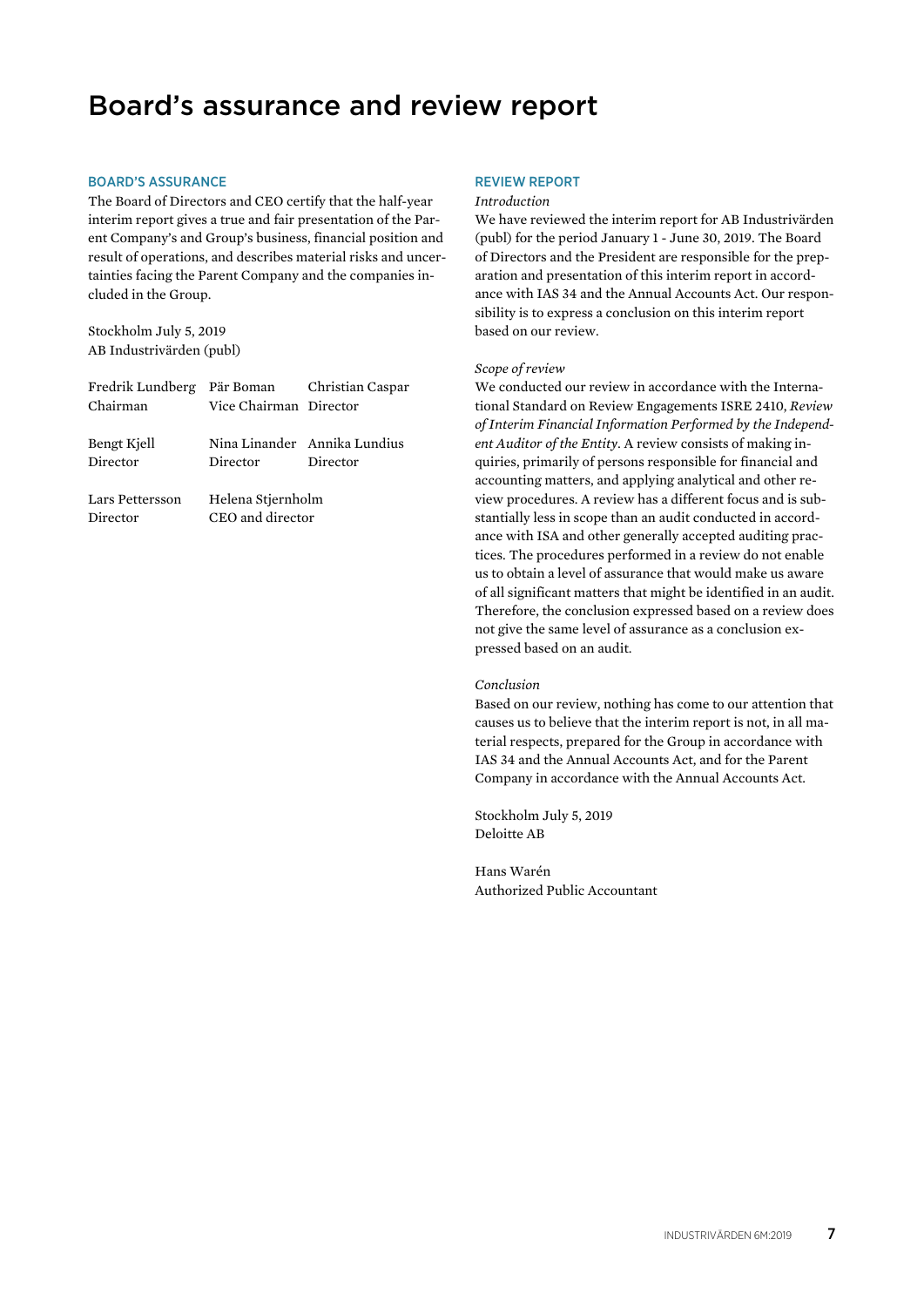# Financial statements in brief

GROUP

|                                              | 2019      | 2018      | 2019           | 2018       | 2018      |
|----------------------------------------------|-----------|-----------|----------------|------------|-----------|
| <b>SEKM</b>                                  | Apr.-Jun. | Apr.-Jun. | Jan.-Jun.      | Jan - Jun. | Jan.-Dec. |
| <b>INCOME STATEMENT</b>                      |           |           |                |            |           |
| Dividend income                              | 2,590     | 2,089     | 4,093          | 3,764      | 3,764     |
| Change in fair value of financial assets     | 3,541     | $-910$    | 17,354         | $-1,046$   | $-11,954$ |
| Management cost                              | $-34$     | $-40$     | $-64$          | $-70$      | -121      |
| Operating income                             | 6,097     | 1,139     | 21,383         | 2,648      | $-8,311$  |
|                                              |           |           |                |            |           |
| Financial items                              | $-9$      | -5        | $-15$          | $-7$       | -19       |
| Income after financial items                 | 6,088     | 1,134     | 21,368         | 2,641      | $-8,330$  |
|                                              |           |           |                |            |           |
| Tax                                          |           |           |                |            |           |
| Net income for the period                    | 6,088     | 1,134     | 21,368         | 2,641      | $-8,330$  |
|                                              |           |           |                |            |           |
| Earnings per share, SEK                      | 13.99     | 2.61      | 49.10          | 6.07       | $-19.14$  |
|                                              |           |           |                |            |           |
| STATEMENT OF COMPREHENSIVE INCOME            |           |           |                |            |           |
| Comprehensive income for the period          | 6,088     | 1,134     | 21,368         | 2,641      | $-8,344$  |
|                                              |           |           |                |            |           |
|                                              |           |           |                |            |           |
| BALANCE SHEET as per end of period           |           |           |                |            |           |
| Equities                                     |           |           | 106,834        | 103,595    | 92,170    |
| Other non-current assets                     |           |           | 17             | 11         | -11       |
| Total non-current assets                     |           |           | 106,851        | 103,606    | 92,181    |
| Cash and cash equivalents                    |           |           | 581            | 245        | 786       |
| Other current assets                         |           |           | 183            | 844        | 273       |
| Total current assets                         |           |           | 764            | 1.089      | 1,059     |
| <b>Total assets</b>                          |           |           | 107,615        | 104,695    | 93,240    |
|                                              |           |           |                |            |           |
| Shareholders' equity                         |           |           | 104,008        | 96,127     | 85,142    |
|                                              |           |           |                |            |           |
| Non-current interest-bearing liabilities     |           |           | 2,363          | 2.178      | 2.170     |
| Non-current non interest-bearing liabilities |           |           | 16             | 60         | 36        |
| Total non-current liabilities                |           |           | 2,379          | 2,238      | 2,206     |
|                                              |           |           |                |            |           |
| Current interest-bearing liabilities         |           |           | 1,057          | 6,058      | 5,394     |
| Other liabilities                            |           |           | 171            | 272        | 498       |
| <b>Total current liabilities</b>             |           |           | 1,228          | 6,330      | 5,892     |
| Total shareholders' equity and liabilities   |           |           | 107,615        | 104,695    | 93,240    |
|                                              |           |           |                |            |           |
| <b>CASH FLOW</b>                             |           |           |                |            |           |
| Cash flow from operating activities          |           |           | 3,978<br>2,451 | 3,666      | 3,492     |
| Cash flow from investing activities          |           |           |                | 2,525      | 3,252     |
| Cash flow from financing activities*         |           |           | $-6,634$       | $-6,559$   | $-6,571$  |
| Cash flow for the period                     |           |           | $-205$         | $-368$     | 173       |
| Cash and cash equivalents at end of period   |           |           | 581            | 245        | 786       |
|                                              |           |           |                |            |           |

\* Of which, dividends of SEK 2,502 M (2,394) paid to shareholders.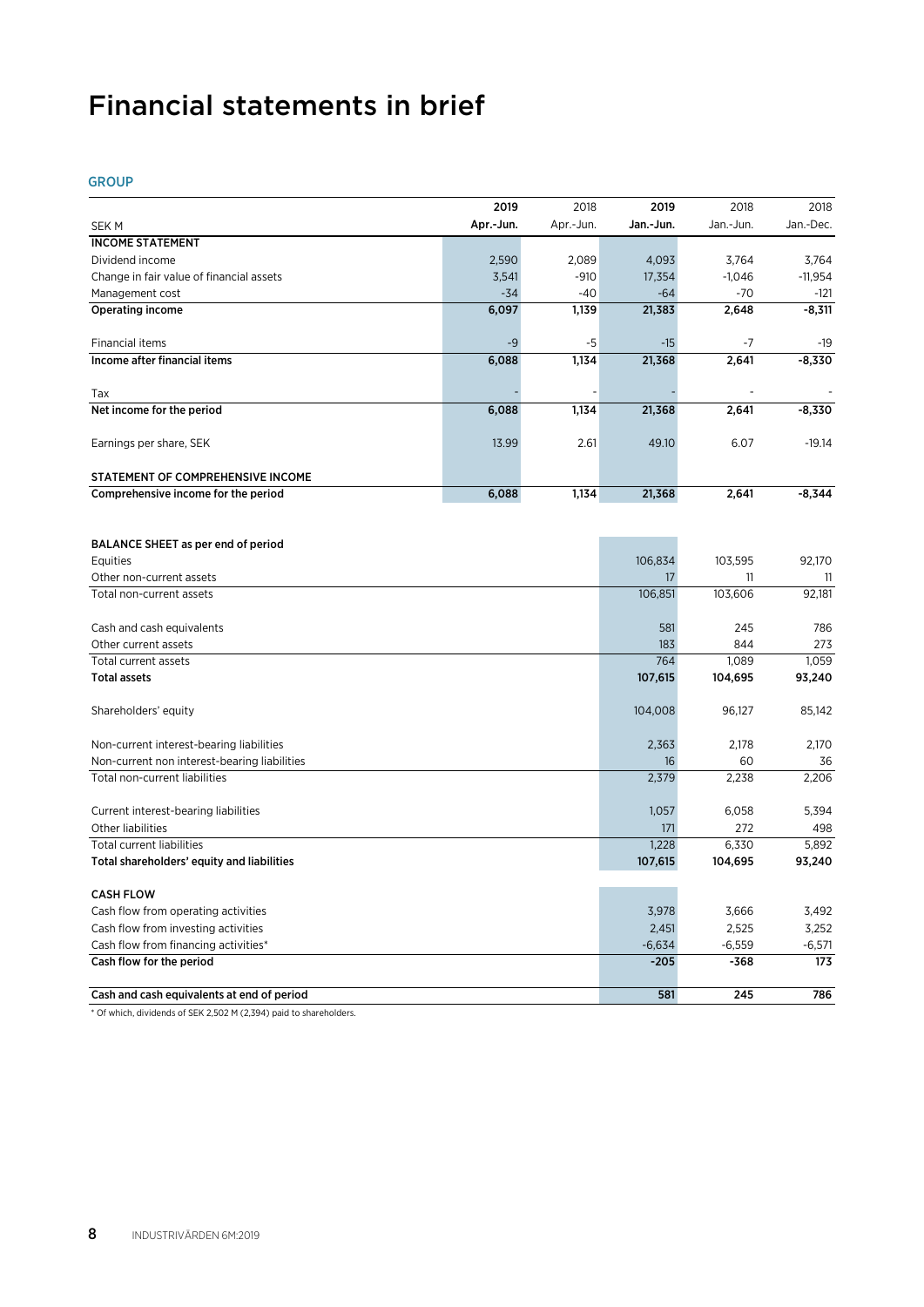### GROUP, CONT.

|                                                   | 2019      | 2018      | 2018      |
|---------------------------------------------------|-----------|-----------|-----------|
| SEK M                                             | Jan.-Jun. | Jan.-Jun. | Jan.-Dec. |
| <b>CHANGES IN SHAREHOLDERS' EQUITY</b>            |           |           |           |
| Opening shareholders' equity as per balance sheet | 85,142    | 95.880    | 95,880    |
| Comprehensive income for the period               | 21,368    | 2.641     | -8.344    |
| Dividend                                          | $-2.502$  | $-2.394$  | $-2.394$  |
| Closing shareholders' equity as per balance sheet | 104,008   | 96,127    | 85,142    |
|                                                   |           |           |           |
| INTEREST-BEARING NET DEBT at end of period        |           |           |           |
| Cash and cash equivalents                         | 581       | 245       | 786       |
| Interest-bearing assets                           | 170       | 833       | 177       |
| Non-current interest-bearing liabilities          | 2,363     | 2.178     | 2.170     |
| Current interest-bearing liabilities              | 1,057     | 6,058     | 5,394     |
| Interest-bearing net debt                         | 2.669     | 7,158     | 6.601     |

### PARENT COMPANY

|                                            | 2019      | 2018      | 2018      |
|--------------------------------------------|-----------|-----------|-----------|
| <b>SEKM</b>                                | Jan.-Jun. | Jan.-Jun. | Jan.-Dec. |
| <b>INCOME STATEMENT</b>                    |           |           |           |
| Operating income                           | 15,107    | 3,388     | $-4,991$  |
| Income after financial items               | 15,093    | 3,384     | $-5,007$  |
| Income for the period                      | 15,093    | 3,384     | $-5,007$  |
|                                            |           |           |           |
| Comprehensive income for the period        | 15,093    | 3,384     | $-5,021$  |
|                                            |           |           |           |
| BALANCE SHEET as per end of period         |           |           |           |
| Non-current assets                         | 63,510    | 62,612    | 53,600    |
| Current assets                             | 237       | 670       | 788       |
| <b>Total assets</b>                        | 63,747    | 63,282    | 54,388    |
|                                            |           |           |           |
| Shareholders' equity                       | 58,824    | 54,638    | 46,233    |
| Non-current liabilities                    | 2,379     | 2,238     | 2,206     |
| <b>Current liabilities</b>                 | 2,544     | 6,406     | 5,949     |
| Total shareholders' equity and liabilities | 63,747    | 63,282    | 54,388    |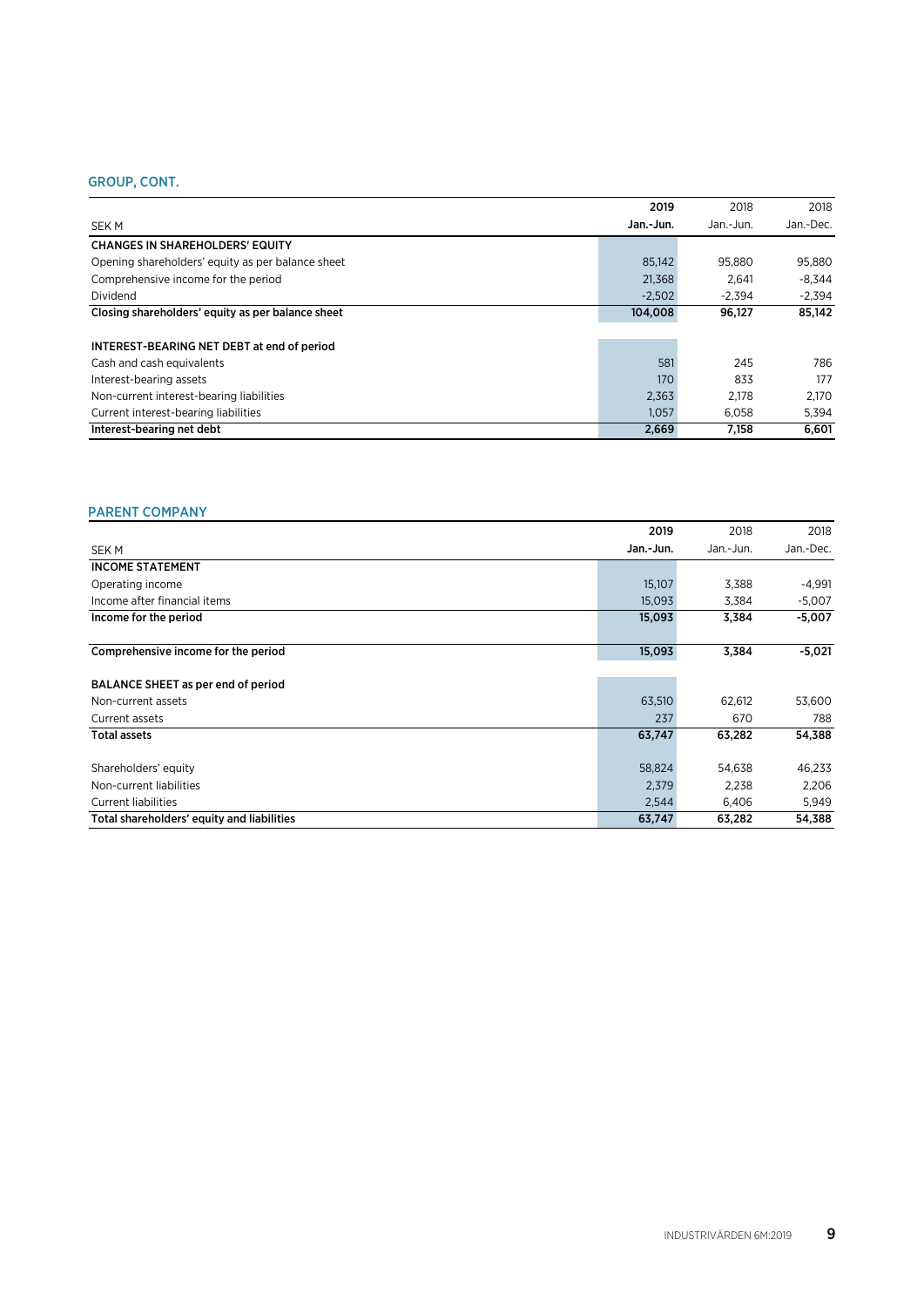# Accounting policies and other comments

#### ACCOUNTING POLICIES

This interim report has been prepared in accordance with IAS 34 Interim Financial Reporting. The consolidated financial statements have been prepared in accordance with International Financial Reporting Standards (IFRS) as endorsed by the EU, and the Swedish Annual Accounts Act. The Parent Company's financial statements have been prepared in accordance with RFR 2 – Accounting for Legal Entities, and the Swedish Annual Accounts Act. New or amended IFRSs and IFRIC interpretations have not had any material effect on the Group's or Parent Company's earnings or financial position.

#### ALTERNATIVE PERFORMANCE MEASURES

The definitions of the alternative performance measures net asset value, debt-equities ratio, equity ratio, market value of the equities portfolio and interest-bearing net debt are provided in the 2018 Annual Report. These alternative performance measures are essential for understanding and evaluating an investment company's business.

#### TOTAL RETURN ESSITY AND SCA

The total returns for Essity and SCA have been calculated as the respective companies share of the original company SCA's total return before the split (based on share of value at the time of the split) and thereafter based on the value performance of the respective companies. The split was carried out on June 9, 2017, and the first day of trading in Essity shares was June 15, 2017.

#### FAIR VALUE MEASUREMENT OF FINANCIAL INSTRUMENTS

In accordance with IFRS 13, financial instruments are measured at fair value according to a three level hierarchy. Classification is based on input data that is used in measuring the instruments. Instruments in Level 1 are valued according to quoted prices for identical instruments in an active market. Instruments in Level 2 are measured in a valuation model which uses input data that are directly or indirectly observable in the market. Instruments in Level 3 are measured using a valuation technique based on input data that are not observable in a market.

| 06/30/2019               | Level 1 | Level 2 Level 3 |                 | Total   |
|--------------------------|---------|-----------------|-----------------|---------|
| Assets                   |         |                 |                 |         |
| Equities                 | 106.523 |                 | 311             | 106.834 |
| <b>Total assets</b>      | 106,523 | 0               | 311             | 106,834 |
|                          |         |                 |                 |         |
|                          | Level 1 |                 | Level 2 Level 3 | Total   |
| <b>Liabilities</b>       |         |                 |                 |         |
| Derivatives, etc.        |         | $-79$           | ۰               | $-79$   |
| <b>Total liabilities</b> |         | -79             |                 | $-79$   |
|                          |         |                 |                 |         |

No changes have been made between levels compared with the preceding year.

#### RISKS AND UNCERTAINTIES

The dominant risk in Industrivärden's business is share price risk, i.e., the risk of a change in value caused by changes in share prices. A 1% change in the share price of the holdings in the equities portfolio as per June 30, 2019, would have affected its market value by approximately +/– SEK 1,100 M. Further information about risks and uncertainties are provided in the 2018 Annual Report.

#### TAX

In recent times, the value concentration in Industrivärden's equities portfolio has increased. During the second quarter of 2019 Industrivärden has informed the Swedish Tax Agency about this fact and awaits notification of whether Industrivärden should be taxed as an investment company or a conventionally taxed company. Regardless of the outcome, this is not considered to have any material consequences for the company during the current year.

#### RELATED PARTY TRANSACTIONS

During the first half of 2019, dividend income was received from associated companies.

#### EVENTS AFTER THE BALANCE SHEET DATE

No significant events have occurred after June 30, 2019.